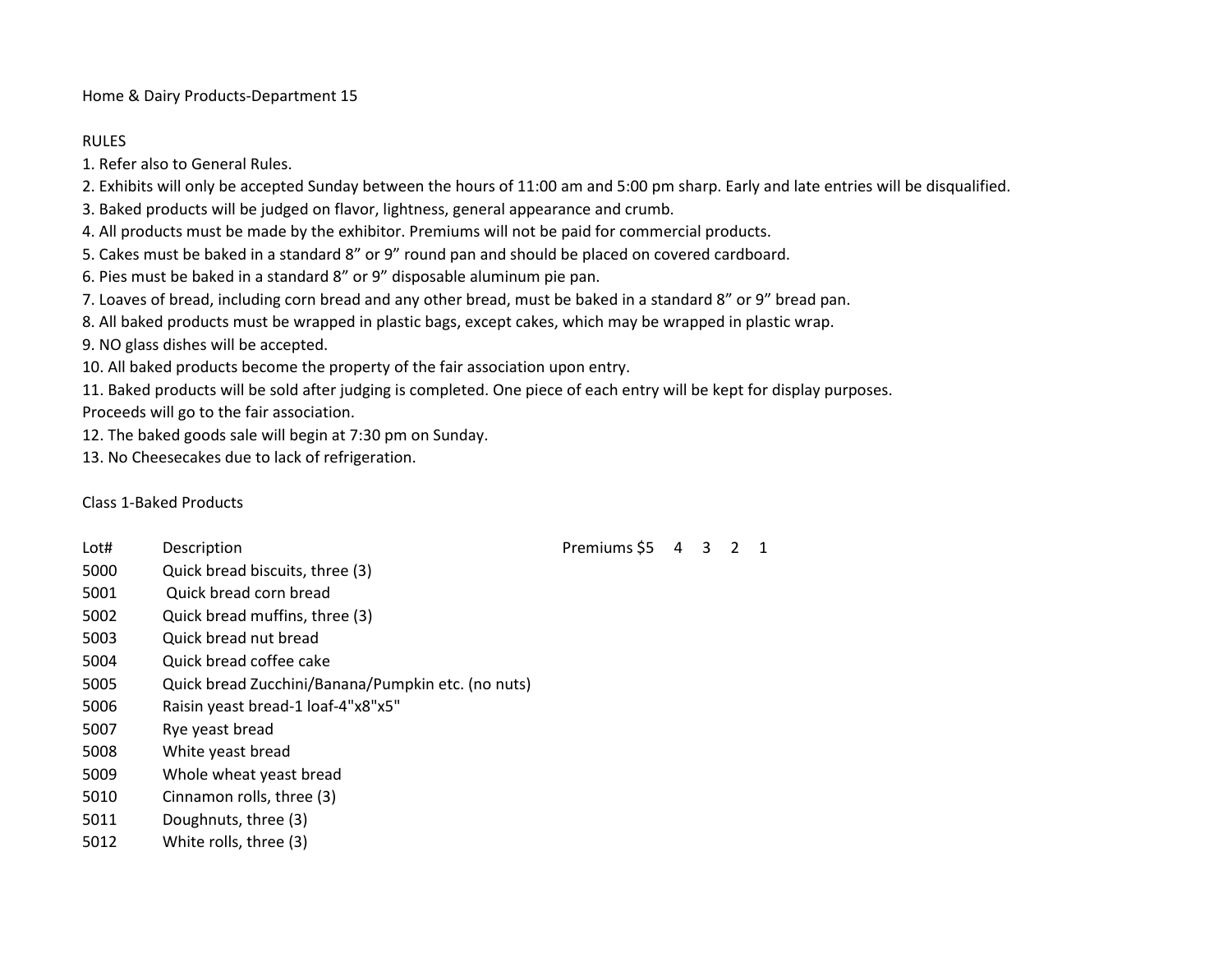| 5013 | Whole wheat rolls, three (3)                         |
|------|------------------------------------------------------|
| 5014 | Other                                                |
| 5015 | Fancy rolls, three (3)                               |
| 5016 | Cream puff rolls, three (3)                          |
| 5017 | Iced chocolate butter cake                           |
| 5018 | Iced spice butter cake                               |
| 5019 | Iced white butter cake                               |
| 5020 | Iced yellow butter cake                              |
| 5021 | Other 2 - Iced butter cake                           |
| 5022 | White iced butter cupcakes (4)                       |
| 5023 | Chocolate iced butter cupcakes (4)                   |
| 5024 | Other 3, iced butter cupcake(4)                      |
| 5026 | Angel Food Egg Cake, not iced                        |
| 5027 | Chiffon egg cake, not iced                           |
| 5028 | Sponge egg cake, not iced                            |
| 5029 | 1crust pie: no cream filling, custard, or cheesecake |
| 5030 | 2 crust pie: any kind                                |
| 5031 | Shoo-fly pie                                         |
| 5032 | Apple Dumplings: no syrup (2)                        |
| 5033 | Chocolate covered candy (3 pieces)                   |
| 5034 | Chocolate fudge (3 pieces)                           |
| 5035 | Divinity fudge (3 pieces)                            |
| 5036 | Fondant fudge (3 pieces)                             |
| 5037 | Light fudge (3 pieces)                               |
| 5038 | Seafoam candy (3 pieces)                             |
| 5039 | Caramel candy (3 pieces)                             |
| 5040 | Taffy candy (3 pieces)                               |
| 5041 | Decorated chocolate mold candy (3 pieces)            |
| 5043 | Bar cookies (3 pieces)                               |
| 5044 | Dropped cookies (3 pieces)                           |
| 5045 | Filled cookies (3 pieces)                            |
| 5046 | Pressed cookies (3 pieces)                           |
| 5047 | Rolled ball cookies (3 pieces)                       |
| 5048 | Sliced or ice box cookies (3 pieces)                 |